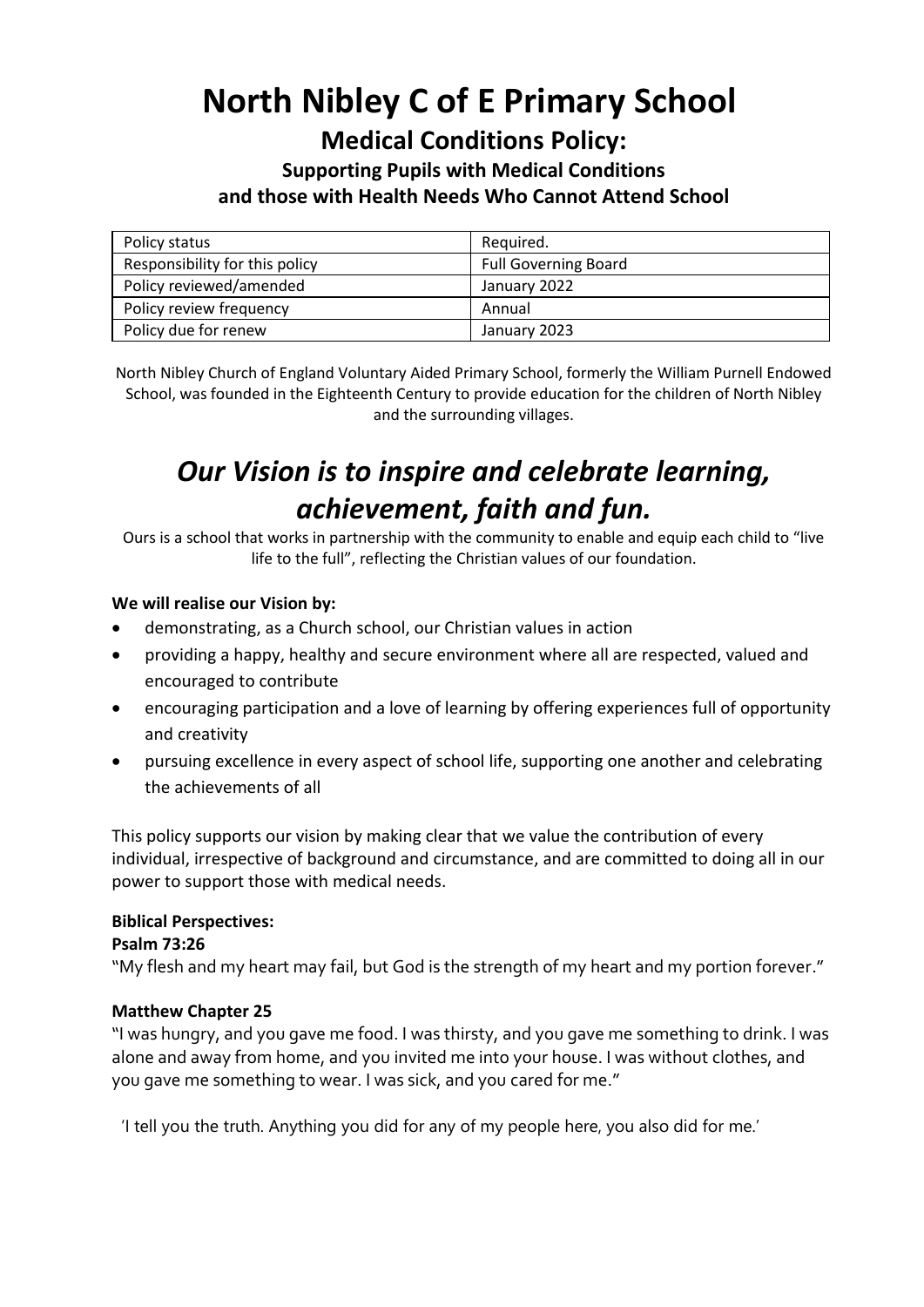#### **Definitions**

Pupils' medical needs may be broadly summarised as being of two types:

(a) short-term, affecting their participation in school activities while they are on a course of medication;

(b) long-term, potentially limiting their access to education and requiring extra care and support (deemed **special medical needs**).

Medical conditions include both physical and mental health.

Parent: The term 'Parent' is used to indicate a birth or adoptive parent, legal guardian, or other person having responsibility for, or legal custody of, a child.

#### **Roles**

Headteacher with overall responsibility – Paul Batchelor Governor monitoring – Emma Frith Paediatric First Aid – Di Findlay, Claire Pullin, Ali Dixon, Rebecca Allen First Aid trained –Most Teaching Assistant (TA) staff are first aid trained Additional training in Anaphylactic shock, Epilepsy & Asthma School Administration – Paula Kirby School Nurse – Stroud Area School Nurse Team. Additional training to fulfil Individual Health Care Plans will be planned for all staff in partnership with health professionals, where necessary, to meet new children's needs. This will be sourced through the School Nurse Team.

#### **Rationale**

Local Authorities (Las) and schools have a responsibility for the health and safety of pupils in their care. The Health and Safety at Work Act 1974 makes employers responsible for the health and safety of employees and anyone else on the premises. In the case of pupils with special medical needs, the responsibility of the employer is to make sure that safety measures cover the needs of all pupils at the school. This may mean making special arrangements for particular pupils who may be more at risk than their classmates. Individual procedures may be required. The employer is responsible for making sure that relevant staff know about and are, if necessary, trained to provide any additional support these pupils may need. For children with disabilities, the school governors must ensure compliance with the Equality Act 2010.

Parents need to feel confident that their children's medical conditions will be supported, particularly when emergency interventions are required. A child's health needs may change over time and these needs need to be effectively communicated to all staff involved in the child's care. When extended absences affect educational continuity the school needs to work with parents to reintegrate children appropriately, being aware of their potential anxiety and difficulties with social and emotional reintegration.

The Children and Families Act (2014) placed a duty on schools to make arrangements for children with medical conditions. **Pupils with special medical needs have the same right of admission to school as other children and cannot be refused admission or excluded from school on medical grounds alone.** 

However, teachers and other school staff in charge of pupils have a common law duty to act *in loco parentis* and may need to take swift action in an emergency. This duty also extends to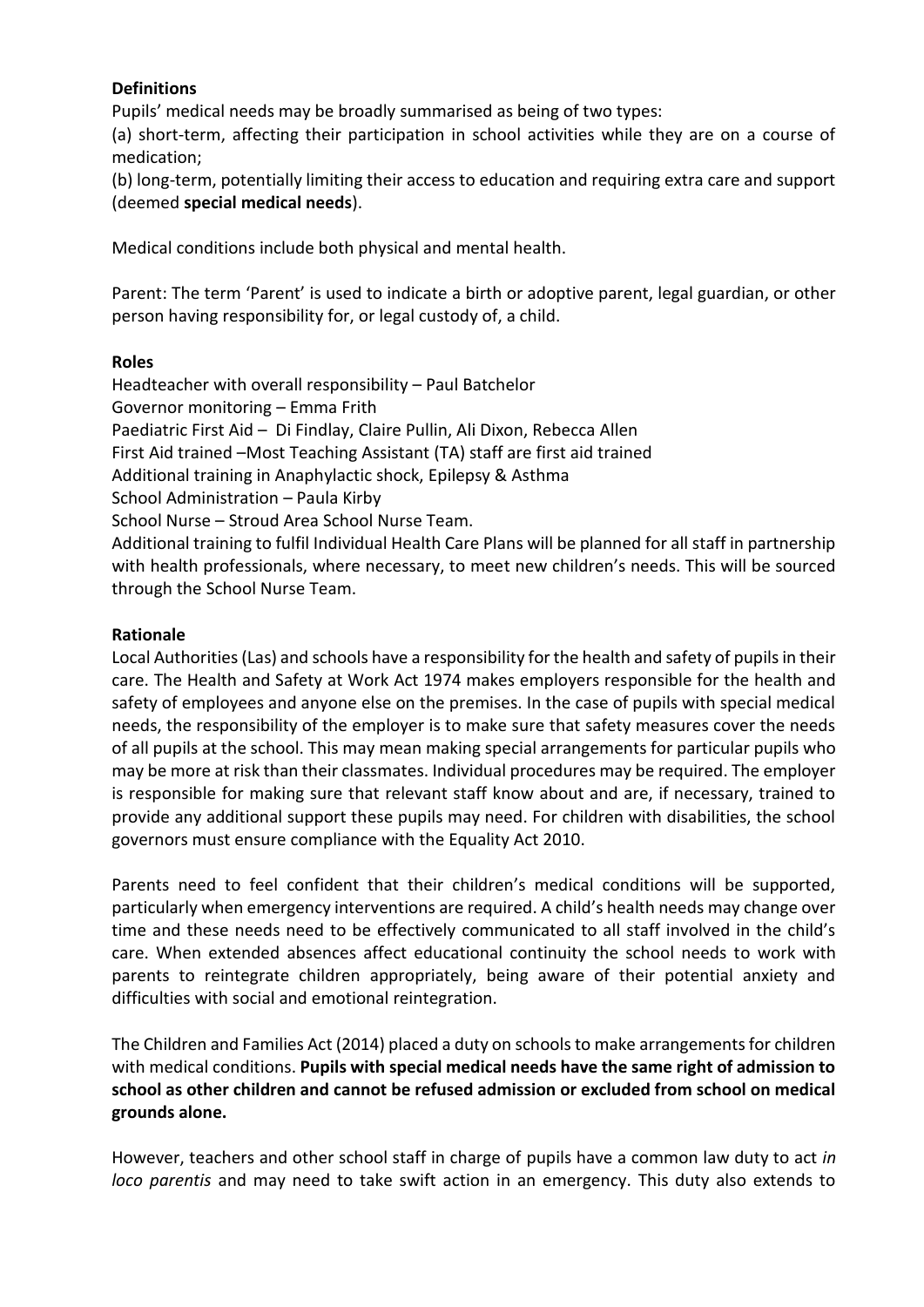teachers leading activities taking place off the school site. This could extend to a need to administer medicine.

The prime responsibility for a child's health lies with the parent who is responsible for the child's medication and should supply the school with accurate and up-to-date information. The school takes advice and guidance from Gloucestershire County Council. The contact number for the School Nurse Team is 0300 421 8959.

#### **Aims**

The school aims to:

- assist parents in providing medical care for their children;
- educate staff and children in respect of special medical needs;
- adopt and implement the LA policy of Medication in Schools;
- arrange training for volunteer staff to support individual pupils;
- liaise as necessary with medical services in support of the individual pupil;
- ensure access to full education if possible;
- monitor and keep appropriate records.

#### **Entitlement**

The school accepts that pupils with medical needs should be properly supported so that they can access the fullness of education activities available to other pupils.

The school believes that pupils with medical needs should be enabled to have full attendance and receive necessary proper care and support. In the event of a pupil not being able to attend school, the school will support their learning from home using videoed teaching sessions, paper packs and 'catch-up phone calls.

The school accepts all employees have rights in relation to supporting pupils with medical needs as follows:

- choose whether or not they are prepared to be involved;
- receive appropriate training:
- work to clear guidelines:
- have concerns about legal liability;
- bring to the attention of management any concern or matter relating to supporting pupils with medical needs.

#### **Expectations**

It is expected that the Headteacher ensures that:

- pupils' additional needs are treated with respect and confidentially;
- after discussion with parents, children who are competent should be encouraged to take responsibility for managing their own medicines and relevant devices or should be able to access their medicines for self-medication. Children who take their medicines themselves or manage procedures will require supervision. Medicines and devices will be stored safely in a locked cabinet or a fridge in an adult area.
- the Head and teachers involved with pupils with medical needs will consult and engage with health and social care professionals, pupils and parents/carers to ensure that the needs of the child are effectively supported;
- where parents have asked the school to administer the medication for their child, it is recommended that parents ask the pharmacist to supply any such medication to be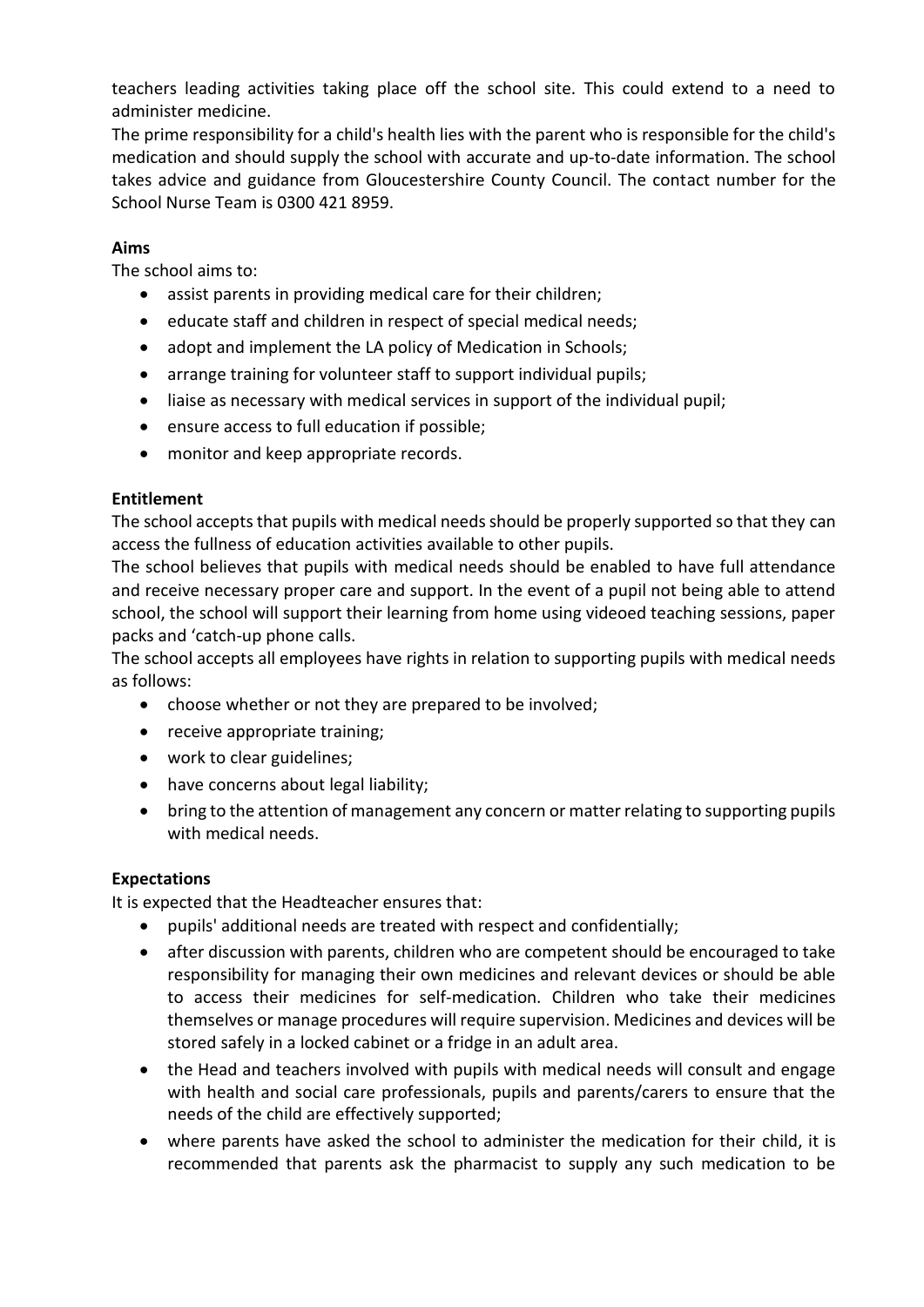dispensed in a separate container, containing only the quantity required for school use. The prescription and dosage regime should be typed or printed clearly on the outside. The school will only administer medicines in which the dosage is required 4 times a day. The name of the pharmacist should be visible. Any medications not presented properly will not be accepted by school staff. Pupils should not bring in their own medicine. This should be brought into school by the parent.

- that employees will consider carefully their response to requests to assist with the giving of medication or supervision of self-medication and that they will consider each request separately;
- the school will liaise with the School Nurse Team for advice about a pupil's special medical needs, and will seek support from the relevant practitioners where necessary and in the interests of the pupil;
- when medical needs are long-term or life threatening, the focus is on the needs of the individual child and the impact that has on school life;
- through training, staff are confident on how medical conditions impact on a child's ability to learn and whenever possible promote self-care;
- any medicines brought into school by the staff e.g. headache tablets, inhalers for personal use should be stored in an appropriate place and kept out of the reach of the pupils. Any staff medicine is the responsibility of the individual concerned and not the school.
- the school has appropriate insurance to cover children with medical needs and staff working with children with medical needs;
- controlled drugs are secured safely and needles are disposed of in an appropriate 'sharps' container;
- all drugs are returned to parents to arrange for safe disposal;
- written records of drug administration are maintained;
- all children should know to inform staff immediately if they are concerned about a child's health.

#### **Procedures**

There is a need for proper documentation at all stages when considering the issue of support for pupils with medical needs in school. Where children also have special educational needs (SEN) and a statement or Education, Health and Care Plan (EHCP), this policy needs to be read in conjunction with the SEND policy.

Prior to a child with a medical condition joining North Nibley School, a transition plan will be instigated. All professionals involved in the child's care will be asked to contribute to one or more planning meetings; these meetings will identify training needs, equipment and procedures needed to support the child. Training will be arranged for the term before the child's start date. For in-year transfers, meetings and training will be instigated prior to the child receiving a start date. If a child requires an Individual Health Care Plan (IHCP, see Appendix 1), this will be organised by the SENCo or the relevant Health/Social care professional. Plans will be reviewed annually in a similar manner to Education, Health and Care Plans and if a child has educational needs these plans will be linked. If a child has an Education, Health and Care Plan in place, this will supersede the need to have an Individual Health Care Plan as well.

Individual Health Care Plans will include:

medical conditions, triggers, signs, symptoms and treatments;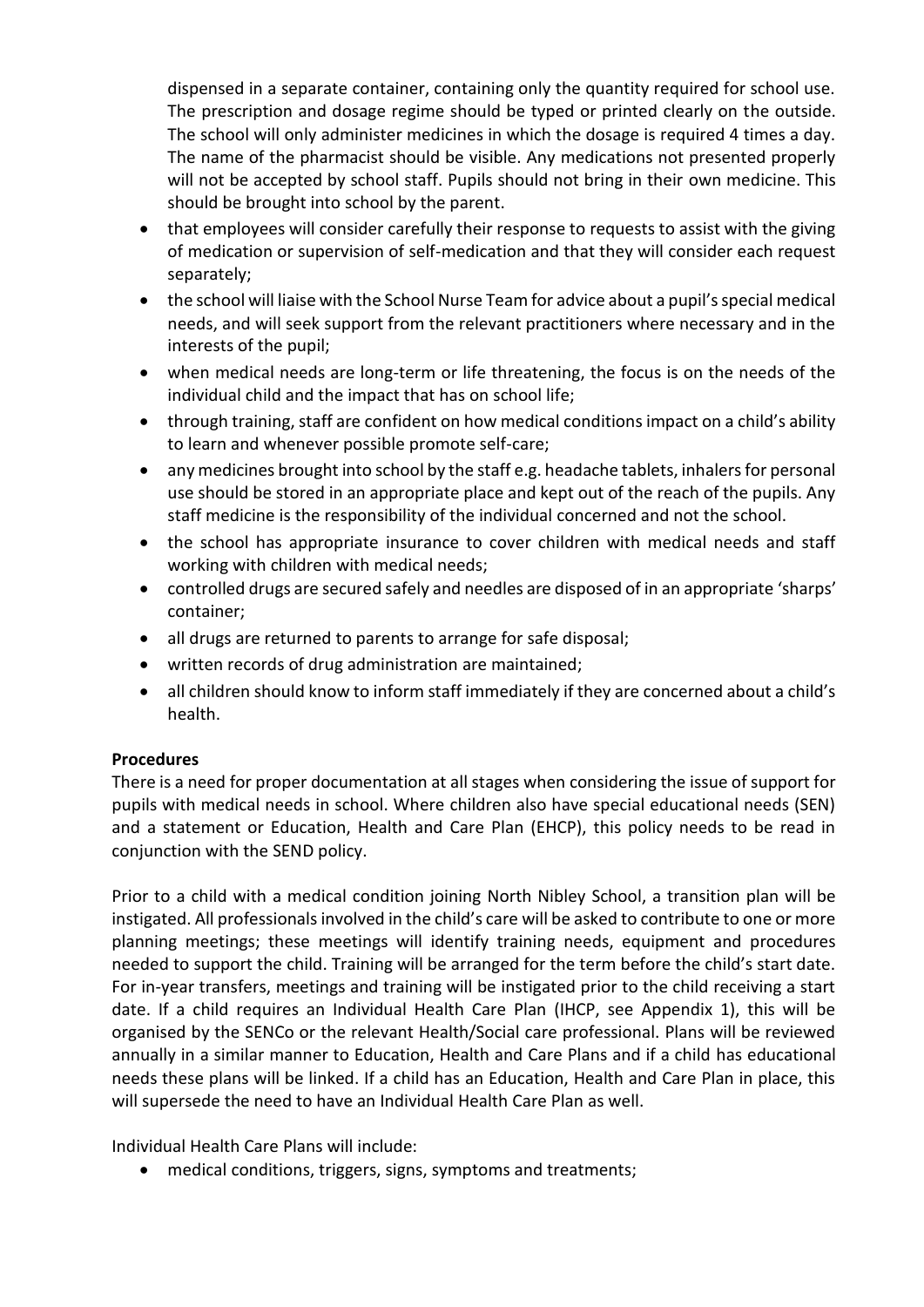- the child's needs, medication, side effects, storage, administration, equipment and environmental issues;
- specific support, including management of absences and emergency treatment;
- training for individuals:
- confidentiality and necessary communication;
- permissions for administering medicine;
- special arrangements for trips and visits, including personal risk assessments as appropriate;
- emergency care, who to contact and contingency arrangements. This will include a member of staff accompanying a child in an ambulance and staying with a pupil until a parent or carer arrives.

IHCPs will name and identify the roles of all staff and health and social care professionals involved in the child's care, including family members.

#### **Emergency Procedure (this information must be displayed clearly in the school office)**

In the event of a medical emergency, an ambulance should be called immediately – dial 999, ask for an ambulance and be ready with the information below.

Speak clearly and slowly and be ready to repeat information if asked.

- 1. your telephone number
- 2. your name

3. your location as follows :

#### **North Nibley Primary School, The Street, North Nibley, Glos, GL11 6DL**

4. state what the postcode is – **GL11 6DL**. Please note that postcodes for satellite navigation systems may differ from the postal code

5. provide the exact location of the patient within the school setting

6. provide the name of the child and a brief description of their symptoms

7. inform Ambulance Control of the best entrance to use and state that the crew will be met and taken to the patient

The Contact number for the School Nurse Team is 0300 421 8959

#### **Governors**

The governing body is committed to ensuring that arrangements are in place to support pupils with medical conditions. In doing so they will ensure that any child with medical needs can access and enjoy the same opportunities at school as any other child.

Parents need to be confident that the school are able to manage their child's medical needs and have in place the right procedures and training.

In line with safeguarding duties, the governing body will decide if offering a place to a child with medical needs will place other children at risk or be detrimental to the child and others to do so. The governing body monitors statutory duties, ensures that policies are in place and that plans, procedures and systems are effectively implemented.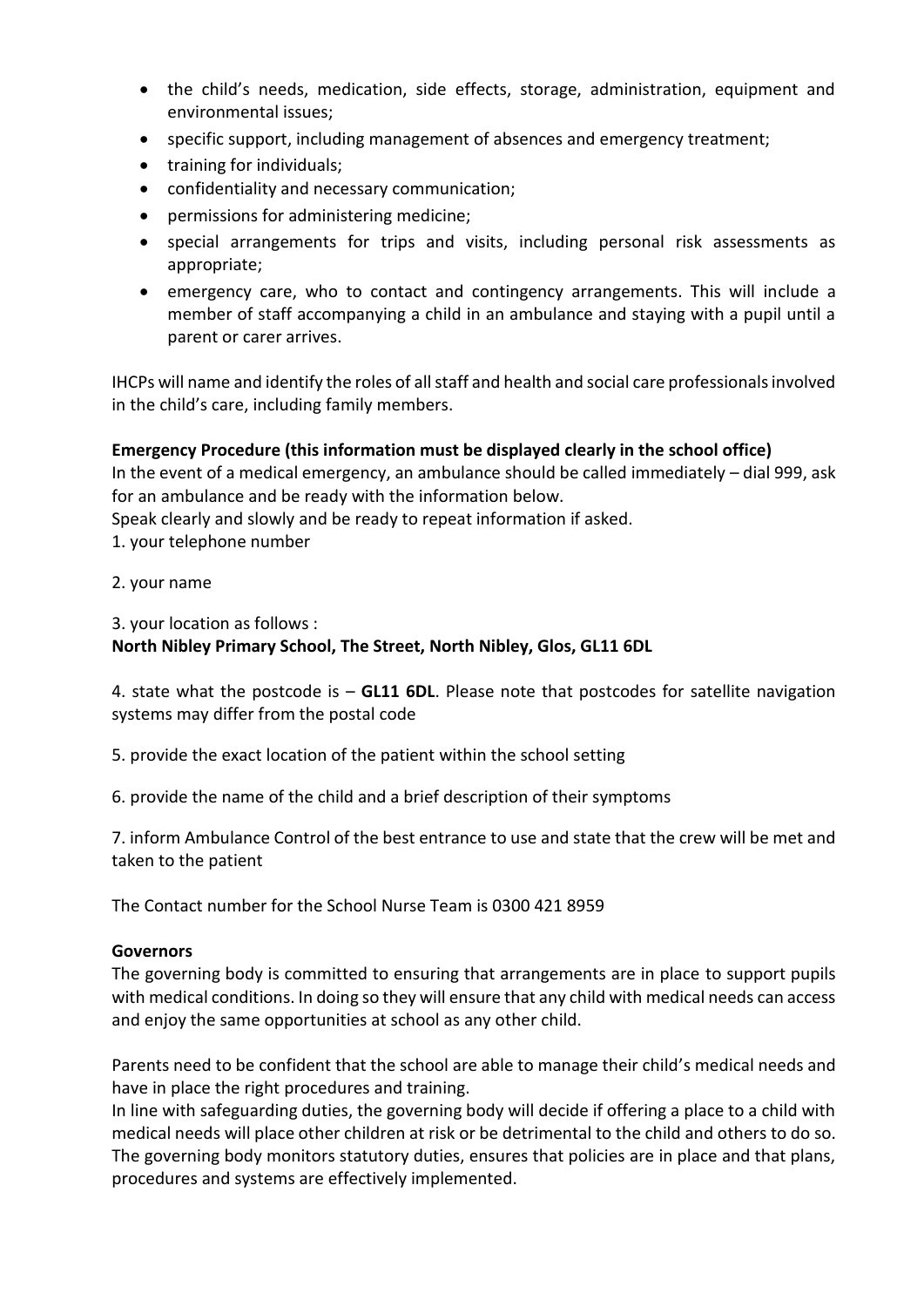#### **Children with Health Needs Who Cannot Attend School**

#### **Definitions**

Children who are unable to attend school as a result of their medical needs may include those with:

- Physical health issues.
- Physical injuries.
- Mental health problems, including anxiety issues.
- Emotional difficulties or school refusal.
- Progressive conditions.
- Terminal illnesses.
- Chronic illnesses.

Children who are unable to attend mainstream education for health reasons may attend any of the following:

- Hospital school: a special school within a hospital setting where education is provided to give continuity whilst the child is receiving treatment.
- Home tuition: a tuition service that acts as a communication channel between schools and pupils on occasions where pupils are too ill to attend school and are receiving specialist medical treatment.
- Medical PRUs: local authority establishments that provide education for children unable to attend their registered school due to their medical needs.

We aim to support the local authority and ensure that all children who are unable to attend school due to health needs, and who would not receive suitable education without such provision, continue to have access to as much education as their medical condition allows, to enable them to reach their full potential.

Due to the nature of their health needs, some children may be admitted to hospital or placed in alternative forms of education provision. We recognise that, whenever possible, pupils should receive their education within their school and the aim of the provision will be to reintegrate pupils back into school as soon as they are well enough. We understand that we have a continuing role in a pupil's education whilst they are not attending the school and will work with the local authority, healthcare partners and families to ensure that all children with health needs receive the right level of support to enable them to maintain links with their education.

#### **Local authority duties**

This section is in accordance with the Department for Education statutory guidance 'Ensuring a good education for children who cannot attend school because of health needs, 2013.'

#### **Local authorities must:**

 Arrange suitable full-time education (or as much education as the child's health condition allows) for children of compulsory school age who, because of illness, would otherwise not receive suitable education.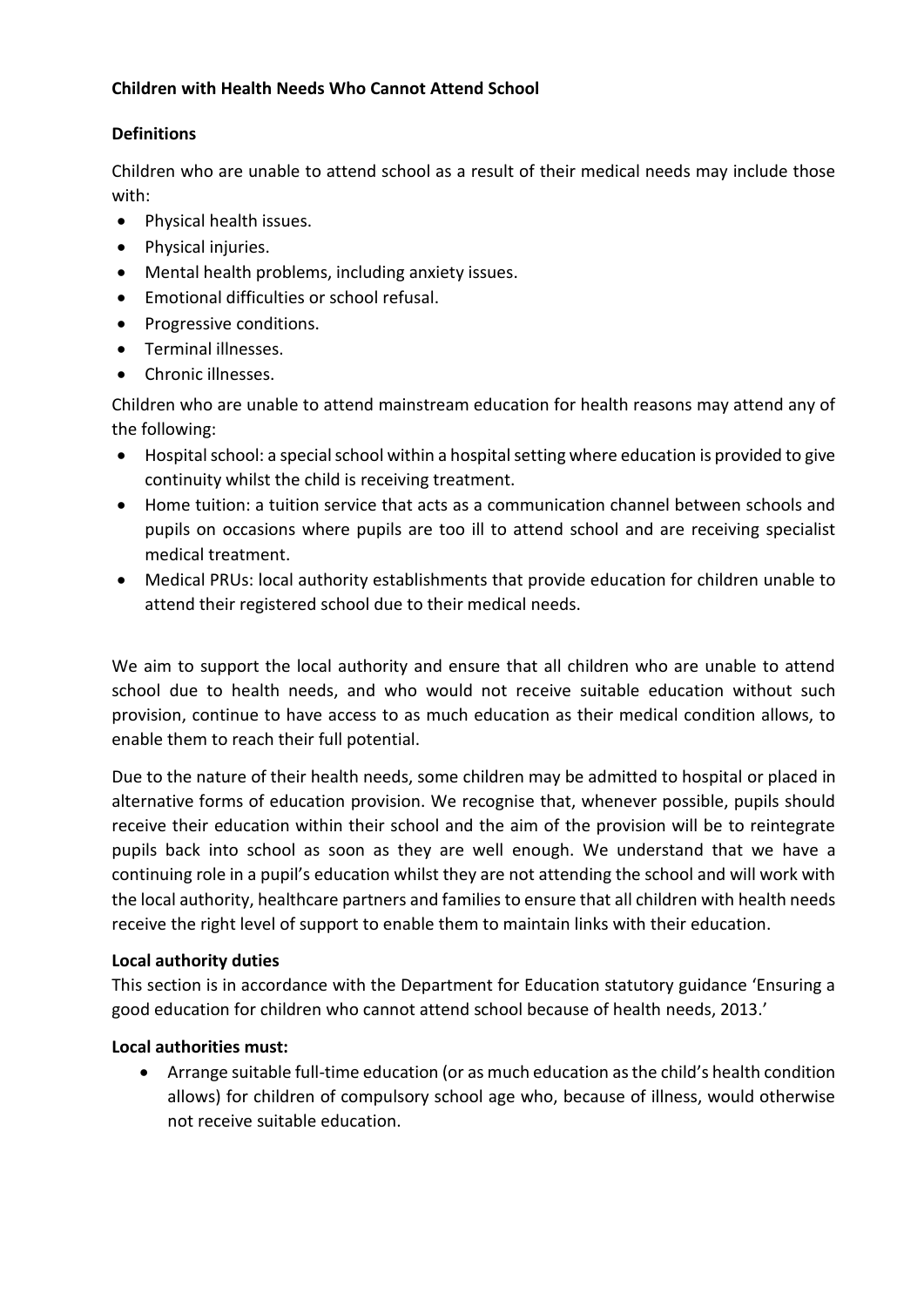#### **Local authorities should:**

- Provide such education as soon as it is clear that the child will be away from school for 15 days or more, whether consecutive or cumulative. They should liaise with appropriate medical professionals to ensure minimal delay in arranging appropriate provision for the child.
- Ensure that the education children receive is of good quality, as defined in the statutory guidance Alternative Provision (2013), allows them to take appropriate qualifications, prevents them from slipping behind their peers in school and allows them to reintegrate successfully back into school as soon as possible.
- Address the needs of individual children in arranging provision. 'Hard and fast' rules are inappropriate: they may limit the offer of education to children with a given condition and prevent their access to the right level of educational support which they are well enough to receive. Strict rules that the offer of education a child receives may also breach statutory requirements.
- Make provision for siblings. When treatment of a child's condition means that his or her family have to move nearer to a hospital, and there is a sibling of compulsory school age, the local authority into whose area the family has moved should seek to ensure that the sibling is offered a place, where provision is available, for example, in a local mainstream school or other appropriate setting.

#### **Roles and Responsibilities**

#### **The Governors are responsible for:**

- Ensuring arrangements for pupils who cannot attend school as a result of their health needs are in place and are effectively implemented.
- Ensuring the termly review of the arrangements made for pupils who cannot attend school due to their health needs.
- Ensuring the roles and responsibilities of those involved in the arrangements to support the needs of pupils are clear and understood by all.
- Ensuring robust systems are in place for dealing with health emergencies and critical incidents, for both on- and off-site activities.
- Ensuring staff with responsibility for supporting pupils with health needs are appropriately trained.

#### **The Headteacher is responsible for:**

- Working with the Governors to ensure compliance with the relevant statutory duties when supporting pupils with health needs.
- Working collaboratively with parents and other professionals to develop arrangements to meet the best interests of children.
- Ensuring the arrangements put in place to meet pupils' health needs are fully understood by all those involved and acted upon.
- Appointing a named member of staff who is responsible for pupils with healthcare needs and liaises with parents, pupils, the local authority, key workers and others involved in the pupil's care.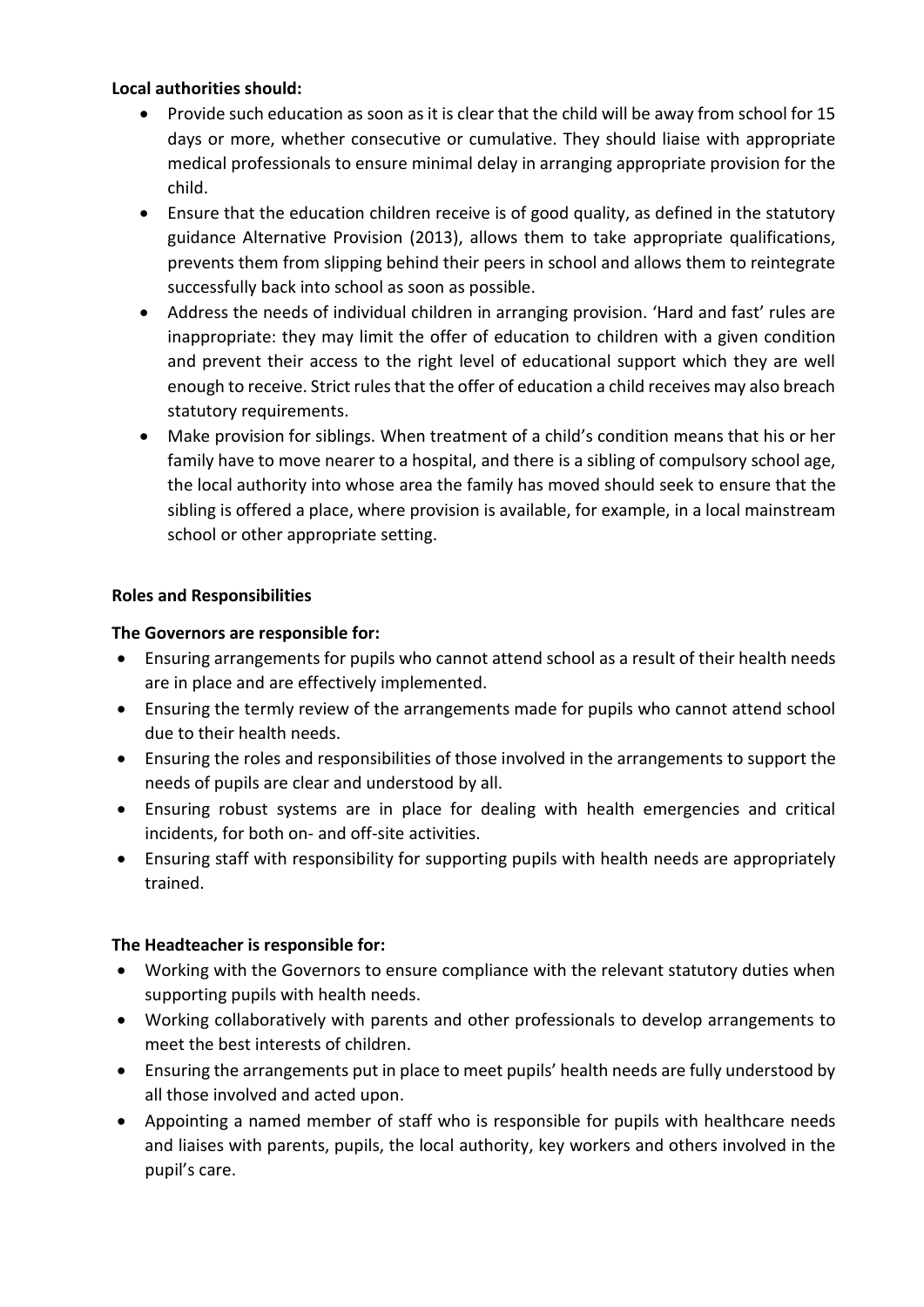- Ensuring the support put in place focuses on and meets the needs of individual pupils.
- Arranging appropriate training for staff with responsibility for supporting pupils with health needs.
- Providing teachers who support pupils with health needs with suitable information relating to a pupil's health condition and the possible effect the condition and/or medication taken has on the pupil.
- Providing reports to the Governors on the effectiveness of the arrangements in place to meet the health needs of pupils.
- Notifying the local authority when a pupil is likely to be away from the school for a significant period of time due to their health needs.
- Dealing with pupils who are unable to attend school because of health needs.
- Actively monitoring pupil progress and reintegration into school.
- Supplying pupils' education providers with information about the child's capabilities, progress and outcomes.
- Liaising with the Headteacher, education providers and parents to determine pupils' programmes of study whilst they are absent from school.
- Keeping pupils informed about school events and encouraging communication with their peers.
- Providing a link between pupils and their parents, and the local authority.

#### **Teachers and support staff are responsible for:**

- Understanding confidentiality in respect of pupils' health needs.
- Designing lessons and activities in a way that allows those with health needs to participate fully and ensuring pupils are not excluded from activities that they wish to take part in without a clear evidence-based reason.
- Understanding their role in supporting pupils with health needs and ensuring they attend the required training.
- Ensuring they are aware of the needs of their pupils through the appropriate and lawful sharing of the individual pupil's health needs.
- Ensuring they are aware of the signs, symptoms and triggers of common life-threatening medical conditions and know what to do in an emergency.
- Keeping parents informed of how their child's health needs are affecting them whilst in the school

#### **Parents are expected to:**

- Ensure the regular and punctual attendance of their child at the school where possible.
- Work in partnership with the school to ensure the best possible outcomes for their child.
- Notify the school of the reason for any of their child's absences without delay.
- Provide the school with sufficient and up-to-date information about their child's health needs.
- Attend meetings to discuss how support for their child should be planned.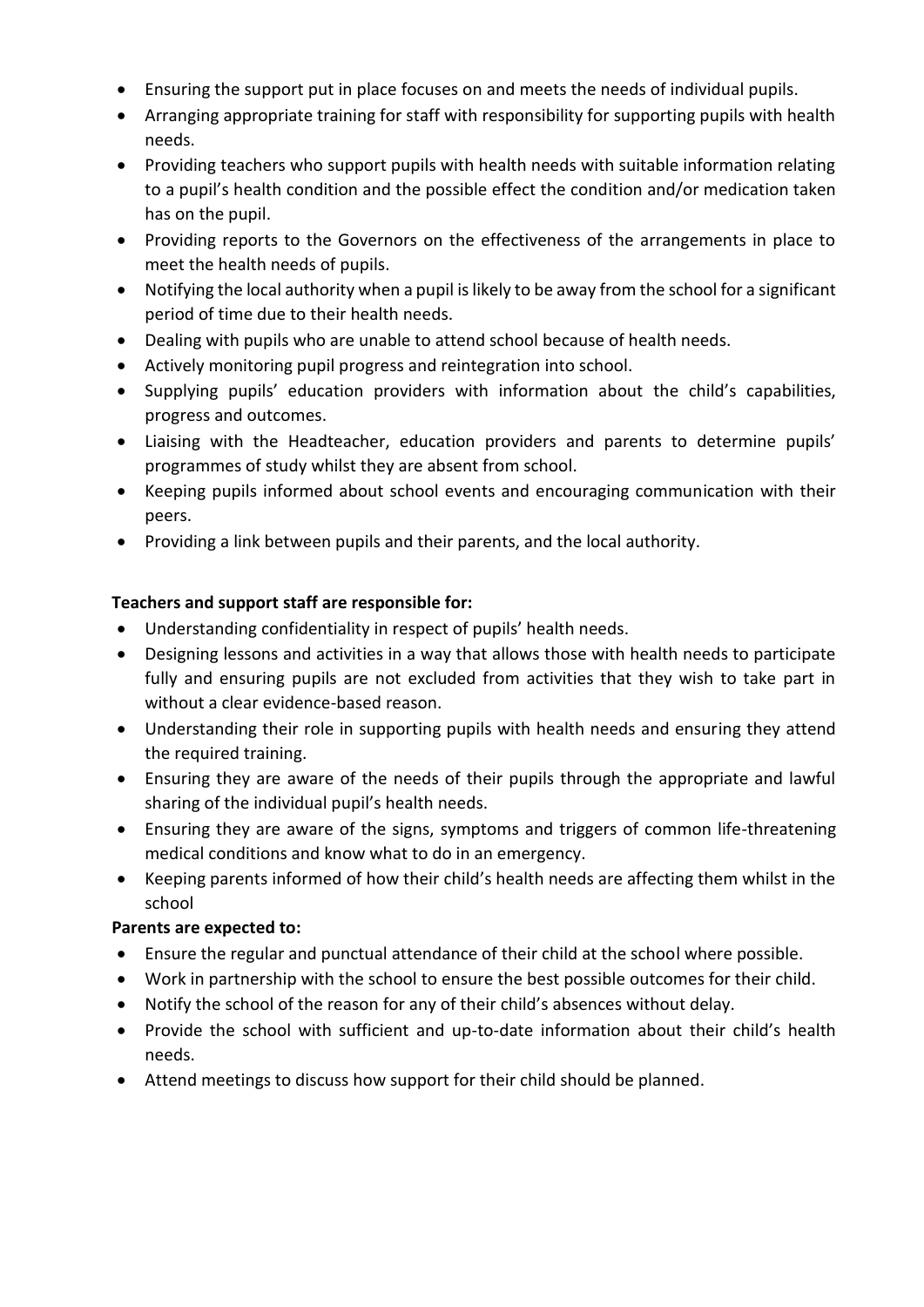#### **Managing Absences**

This school will provide support to pupils who are absent from school because of illness for a period of less than 15 school days by liaising with the pupil's parents to arrange schoolwork as soon as the pupil is able to cope with it or part-time education at school. The school will give due consideration to which aspects of the curriculum are prioritised in consultation with the pupil, their family and relevant members of staff.

- For periods of absence that are expected to last for 15 or more school days, either in one absence or over the course of a school year, the named person with responsibility for pupils with health needs will notify the local authority, who will take responsibility for the pupil and their education.
- Where absences are anticipated or known in advance, the school will liaise with the local authority to enable education provision to be provided from the start of the pupil's absence.
- For hospital admissions, the Headteacher/Inclusion Lead will liaise with the local authority regarding the programme that should be followed while the pupil is in hospital.
- The local authority will set up a personal education plan (PEP) for the pupil which will allow the school, the local authority and the provider of the pupil's education to work together.
- The school will monitor pupil attendance and mark registers to ensure it is clear whether a pupil is, or should be, receiving education otherwise than at school.
- The school will only remove a pupil who is unable to attend school because of additional health needs from the school roll where:

- The pupil has been certified by a Medical Officer as unlikely to be in a fit state of health to attend school, before ceasing to be of compulsory school age; and

- Neither the pupil nor their parent has indicated to the school the intention to continue to attend the school, after ceasing to be of compulsory school age.

A pupil unable to attend school because of their health needs will not be removed from the school register without parental consent and certification from the Medical Officer, even if the local authority has become responsible for the pupil's education.

#### **Support for Pupils**

To help ensure a pupil with additional health needs is able to attend school following an extended period of absence, the following adaptations will be considered:

- A personalised or part-time timetable, drafted in consultation with the Headteacher/ Inclusion Lead.
- Access to additional support in school.
- Online access to the curriculum from home.
- Movement of lessons to more accessible rooms where possible.
- Places to rest at school.
- Special exam arrangements to manage anxiety or fatigue.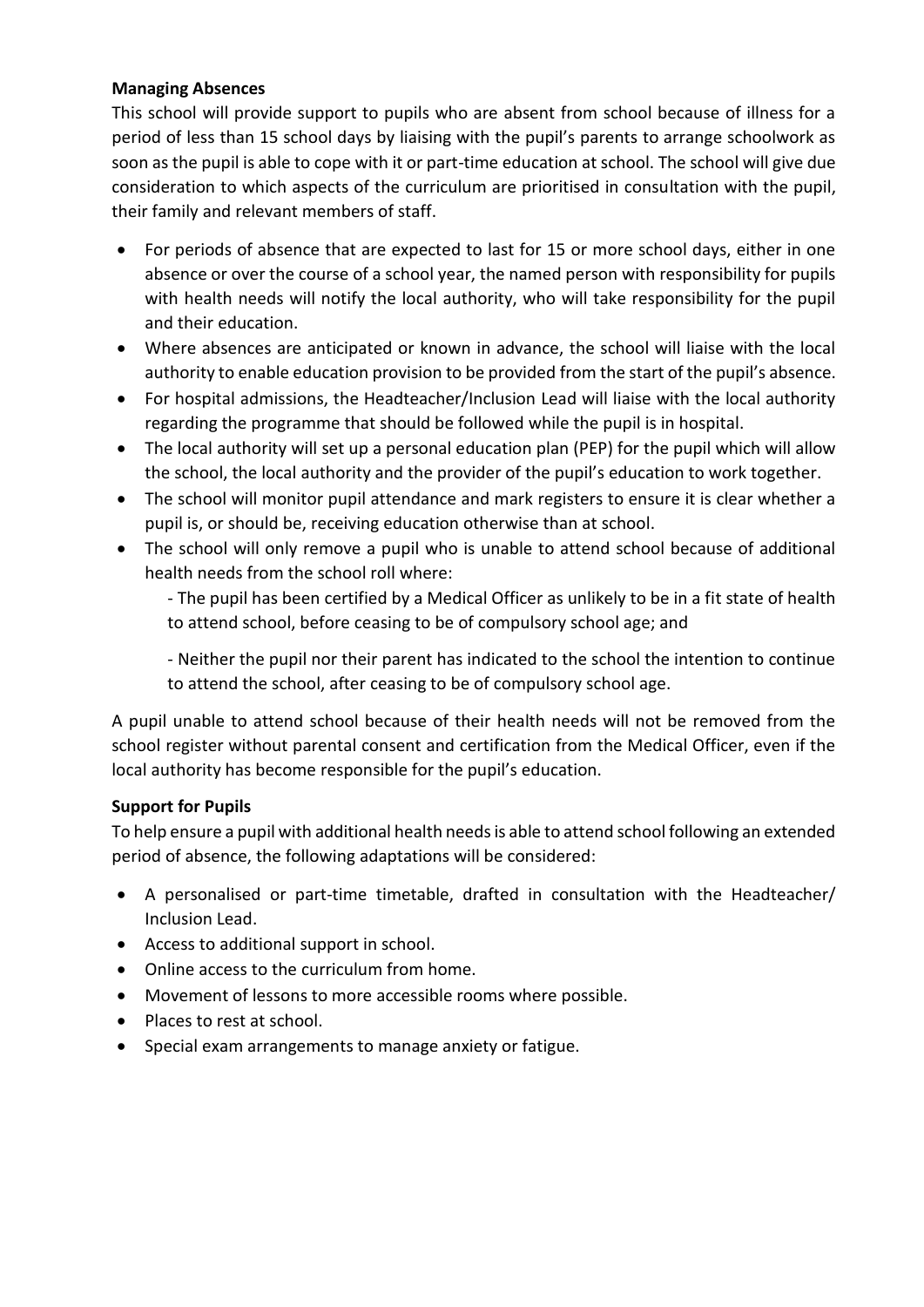#### **Reintegration**

When a pupil is considered well enough to return to school, the school will develop a tailored reintegration plan in collaboration with the local authority.

- The school will work with the local authority when reintegration into school is anticipated to plan for consistent provision during and after the period of education outside school.
- As far as possible, the child will be able to access the curriculum and materials that they would have used in school.
- Where appropriate, the school nurse will be involved in the development of the pupil's reintegration plan and informed of the timeline of the plan by the appointed named member of staff, to ensure they can prepare to offer any appropriate support to the pupil.
- The school will consider whether any reasonable adjustments need to be made to provide suitable access to the school and the curriculum for the pupil.
- For longer absences, the reintegration plan will be developed near to the pupil's likely date of return, to avoid putting unnecessary pressure on an ill pupil or their parents in the early stages of their absence.
- The school is aware that some pupils will need gradual reintegration over a long period of time and will always consult with the pupil, their parents and key staff about concerns, medical issues, timing and the preferred pace of return.

The reintegration plan will include:

- The date for planned reintegration, once known.
- Details of regular meetings to discuss reintegration.
- Details of the named member of staff who has responsibility for the pupil.
- Clearly stated responsibilities and the rights of all those involved.
- Details of social contacts, including the involvement of peers and mentors during the transition period.
- A programme of small goals leading up to reintegration.

The school will ensure a welcoming environment is developed and encourage pupils and staff to be positive and proactive during the reintegration period.